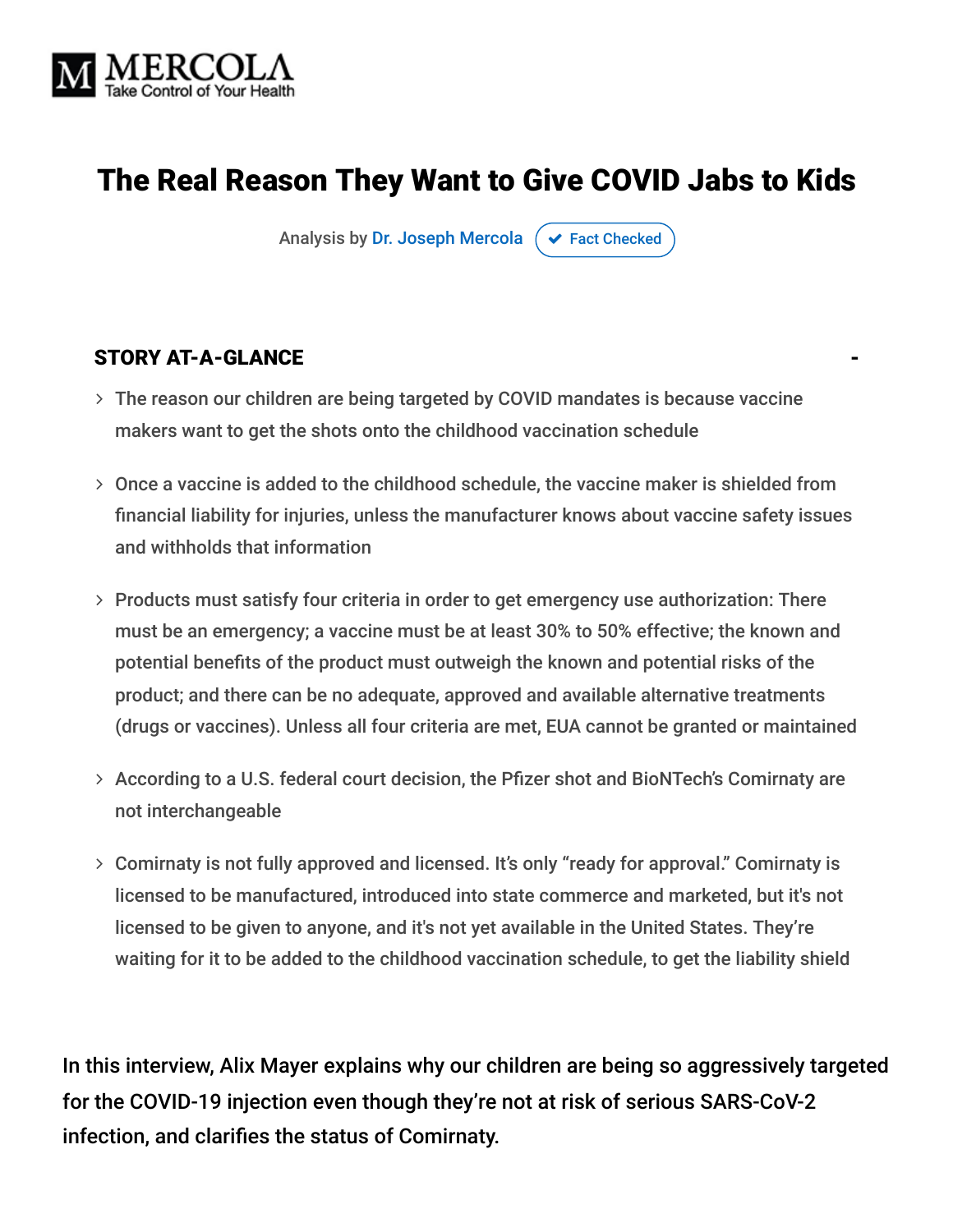Mayer, board president of Children's Health Defense — California Chapter, is herself vaccine injured; not from the COVID jab, but from a series of vaccines she received 20 years ago. (Incidentally, Mayer grew up in the Oscar Mayer family in the 5th generation descended from the original Oscar Mayer, a German immigrant who started as a butcher boy. Despite Mayer's vaccine injury, her family does not share her views on vaccine safety issues.)

Mayer graduated from Duke University with a BA and from Northwestern University with an MBA in finance and management strategy. She worked for Apple in the mid-1990s. When she was 29, Apple promoted her to acting manager of worldwide customer research.

In preparation for a family trip to Bali, her doctor recommended getting six vaccines: hepatitis A vaccine, hepatitis B vaccine, diphtheria, tetanus, polio and oral typhoid, which she did. Eventually, 13 years later, she finally realized it was these shots that triggered her health problems.

*"They gave me brain damage and total disability,"* she says*. "I spent three years in my early 30s being 80% housebound, and I really I didn't know if I was ever going to get better.*

*I went through a whole bunch of diagnoses: lupus, chronic fatigue syndrome, Lyme disease. Ultimately, none of those made sense and none of the treatments made me any better, until we put the pieces together and figured out that I was actually vaccine injured.*

*It's literally just a cause and effect. If you look back at my history and lay out my vaccine schedule, you can see that my health declined two weeks after I got the vaccines.*

*I had encephalitis and encephalopathy ... digestive issues, hypersomnia sleeping 16 hours a day — flu-like symptoms, a 24/7 migraine, joint pain. I really had no life at all in my early 30s until I went on a gluten-free diet. That started my health recovery.*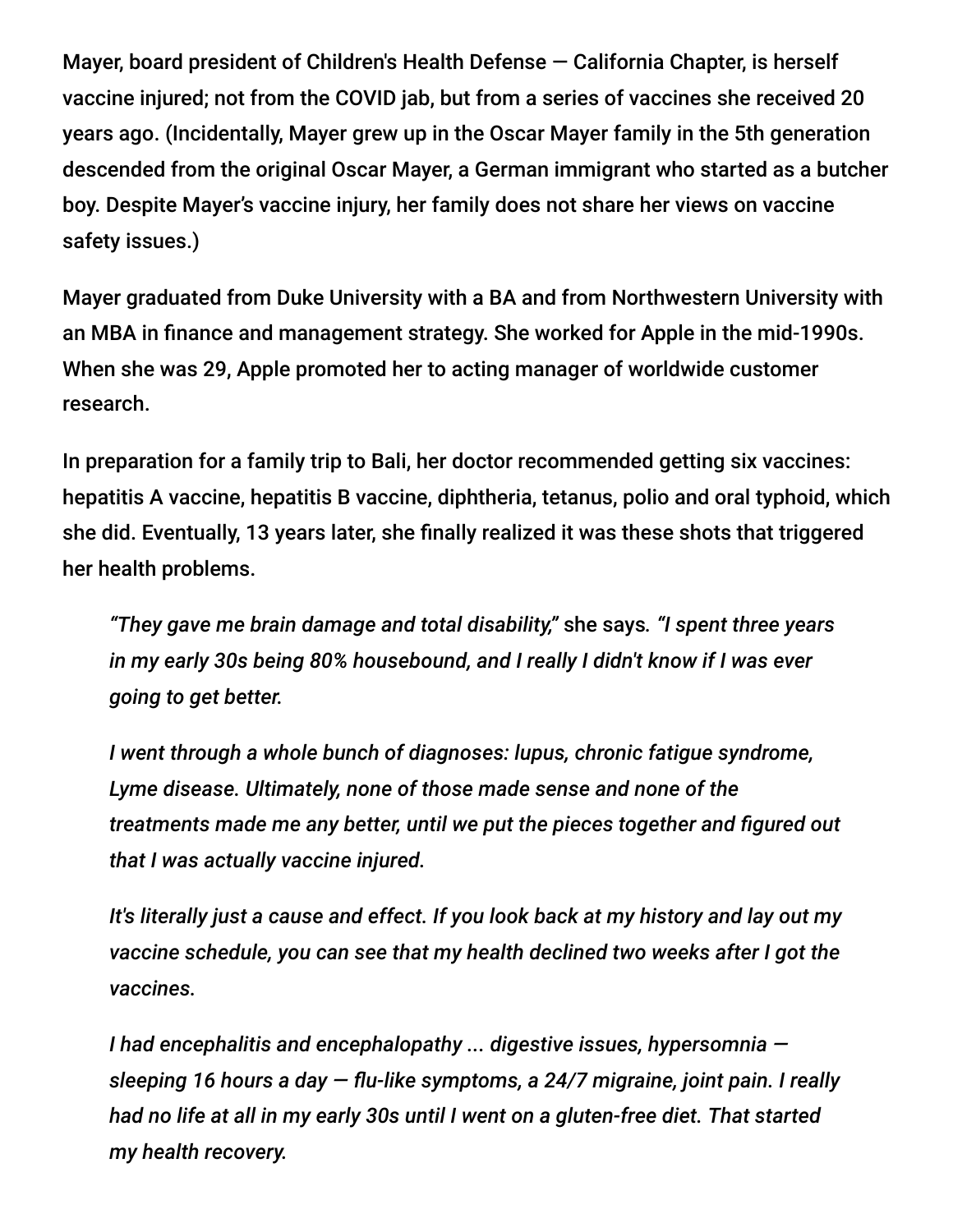*I then became an award-winning medical journalist with a bunch of different blogs, and then a health consultant. In 2018, I retired from all that and joined Children's Health Defense."*

# The COVID Jab Tragedy

While many vaccines have a questionable safety profile, especially when combined, data from the Vaccine Adverse Events Reporting System (VAERS) suggest there's never been a vaccine as dangerous as the experimental mRNA gene transfer injections for COVID.

What's more, while lack of transparency and accountability has been a chronic problem within the vaccine industry, the obvious hazards associated with vaccines are really being highlighted by the COVID jabs.

Many now know of someone who has been injured by the COVID jab, and most were injured so shortly after the shot that it's hard to deny a correlation. The staggering number of injuries reported among adults who have received the COVID shot in turn highlights the insanity of rolling it out to young children.

According to Mayer, the reason they're trying to mandate the COVID shot for children is to evade liability for injuries, because once a vaccine is on the childhood vaccination schedule, vaccine makers have immunity against lawsuits for injuries.

# Vaccine Makers Want Zero Liability

The COVID shots currently have legal immunity against liability because they're still under emergency use authorization (EUA). If you think BioNTech's Comirnaty has been fully licensed, you'd be mistaken. Mayer explains:

*"I put together a slide deck about Emergency Use Authorization (which you can see in the video interview above) because there is so much confusion over this and what's really going on. Once you understand the genesis of EUA and the*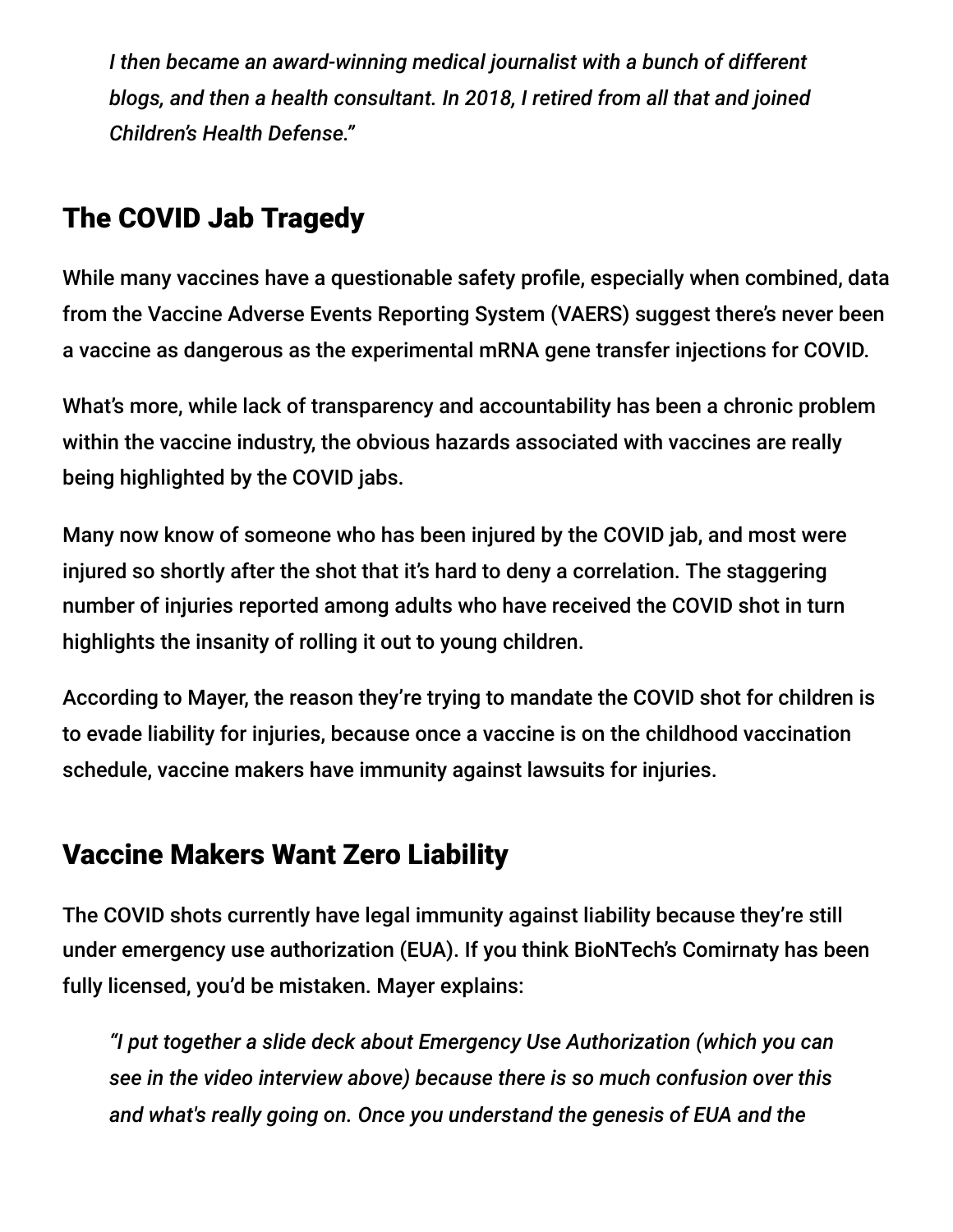*standards they have to meet in order to keep these products on the market, then you understand the behaviors [we're now seeing].*

*They're falling all over themselves to protect the EUAs for these products and also introduce other very confusing kinds of approval to get away with stuff. So, let me just start to clarify it right now.*

*This presentation is all about these three strangleholds that the vaccine makers and our government are never going to let go of ... These are the things they're guarding with their lives.*

*First of all, they need to guard the emergency ... so they cannot have any early treatments. Those cannot exist. They're also going for full liability protection, and children will be used as pawns to get them full liability protection.*

*Vaccine makers love EUA products because they have this huge liability shield. If you're injured by an EUA vaccine, you can't sue the manufacturer, you can't sue the person who gave it to you, you can't sue the institution where you got the shot.*

*You have to go through something called the CICP, the Countermeasures Injury Compensation Program, where they'll only cover unpaid medical expenses, and probably only for pharmaceuticals and lost wages.*

*Now, if you're vaccine injured, let me tell you right now, you are not going to be using pharmaceuticals because they do not work for vaccine injury. They will make you sicker. You'll be on two dozen pharmaceuticals before you know it and you're going to be sick from those. They do not work. The only thing that's going to get you better if you're vaccine injured is natural treatments ...*

*That's the kind of treatment you're going to need, and that's not even covered, even if you were to get compensation. Everybody I know with chronic illness, whether it's a child or an adult who has chronic fatigue syndrome, vaccine injury, Lyme disease, they're paying \$50,000 out of pocket per year.*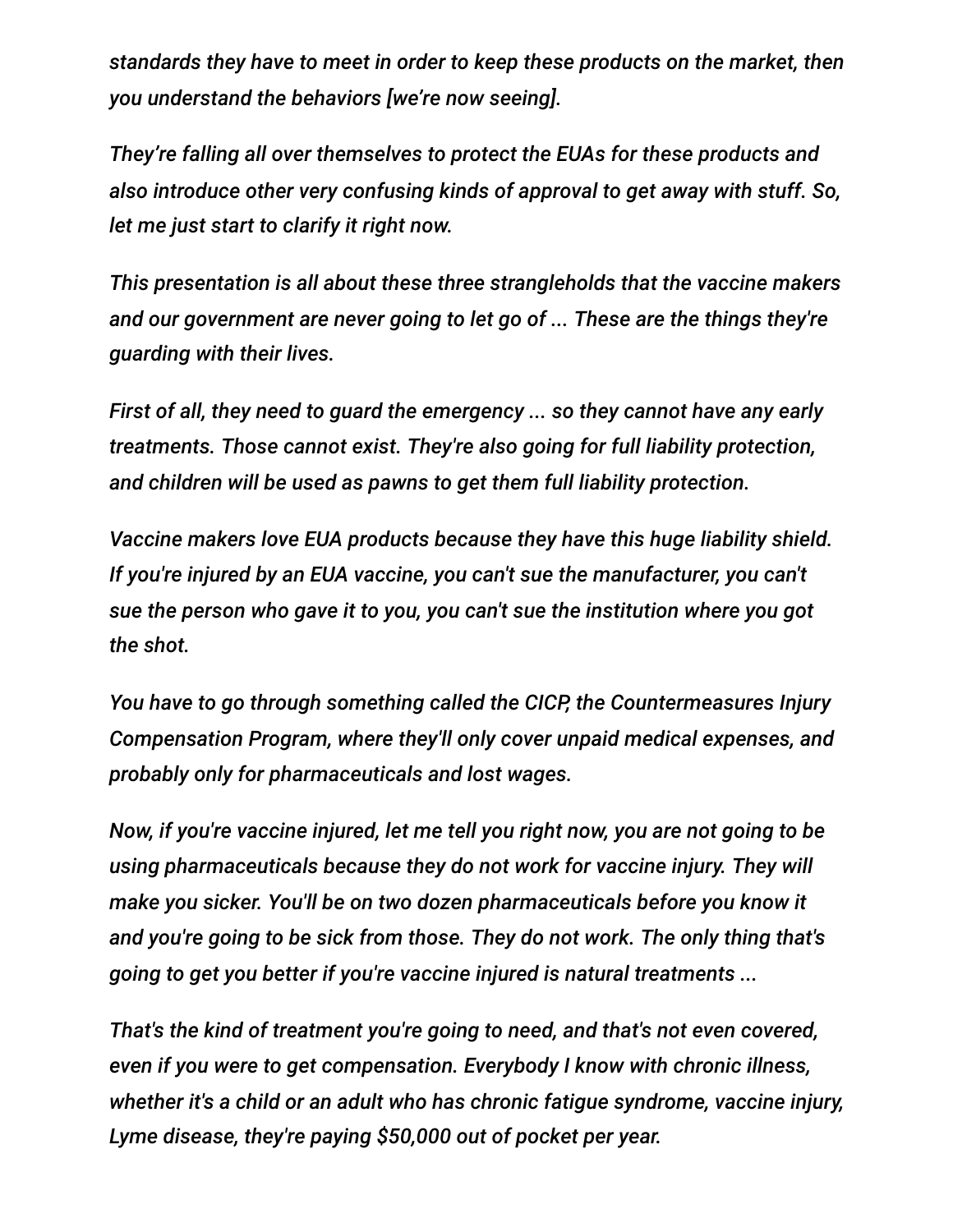*If you can't work and you have to pay for your treatment out of pocket, I don't know how you ever get by. People suffer like crazy, they lose homes, they go into bankruptcy."*

Since its inception, the Vaccine Injury Compensation Program (VICP), which pays for injuries caused by vaccines on the childhood vaccination schedule, has paid out about one-third of claims. It's a long, arduous process that oftentimes takes years and in the end rarely provides adequate compensation.

*"If you do end up getting compensation ... they don't pay it out in one lump sum, they pay it out year by year, and they pretty much hope that whoever is injured is actually going to die of their injuries before they get compensated.*

*That's been said to me a bunch of times by people who've been through this horrible process. Now, the CICP has only compensated 3% of claims. And so far, there have been no approvals for [compensation] for COVID shot injuries,"* Mayer says. [Editor's note: The first COVID case was recently determined "eligible" for compensation, but the case has not yet been adjudicated. $1$ 

# Stages of Liability: EUA

In her slide show, Mayer reviews each of the stages of product liability, and whether the mRNA shots can be mandated. As mentioned, vaccine makers have no liability as long as their product is under EUA, as the product is investigational.

*"Investigational is a synonym for experimental,"* Mayer says. *"And the word experimental ties it directly into the Nuremberg Code, which says that we cannot be experimented on [without consent]. We always have the right to accept or refuse a medical treatment.*

*[The Nuremberg Code] is not a law, but it's a code under which the whole world is supposed to be operating by. And it is actually codified into some local and federal laws as well ... So, what everybody needs to know is that coercion and*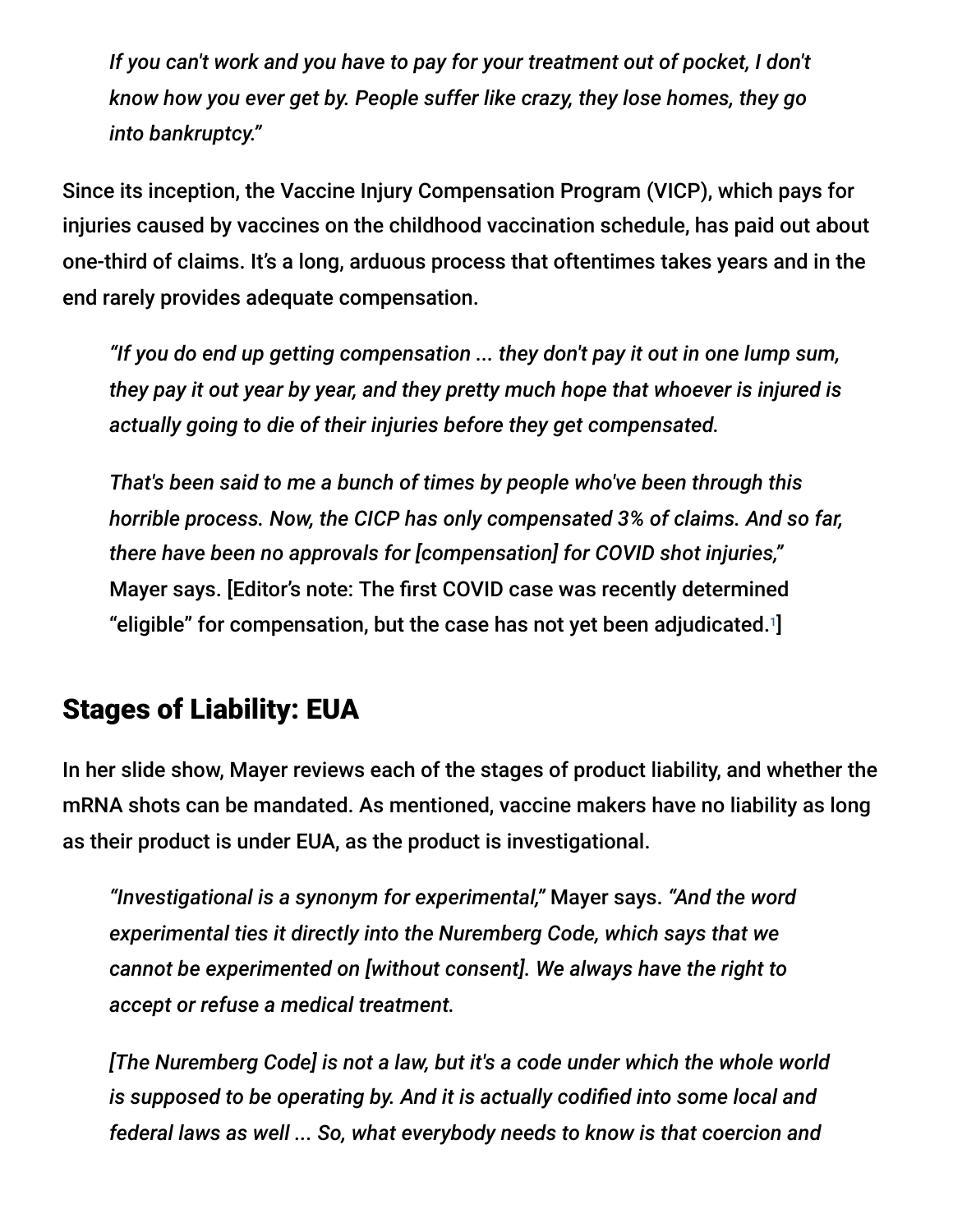*duress are considered de facto mandates and illegal. De facto means that it's basically the same as an outright mandate.*

*It's illegal medical segregation, medical apartheid [because that is a form of coercion or duress.] So, if you go to a restaurant and they demand your vaccine passport, only let you eat outside, and they might not let you use the bathroom, that's medical segregation.*

*That is illegal and I do not support businesses that do that and you shouldn't either. Any access privileges that are different between the vaccinated and unvaccinated are illegal, and any visual indication of vaccine status like a sticker or a bracelet ... that's also illegal because that creates segregation and medical apartheid, [since they are all forms of coercion or duress.]"*

Importantly, mass violation of the law does not make something legal.

*"If we all drove 100 miles an hour on Interstate 80, would we watch the speed limit signs suddenly changed to 100 miles per hour? No, it's not going to happen. Mass violation of the law has never made anything legal. And just because schools and businesses and our government are mandating these shots, it doesn't make it legal. It's all illegal ...*

*Now, they know full well that it's illegal to mandate these [COVID shots]. President Biden knows it's illegal. But what they're counting on is that the court cases overturning their illegal mandates will take a while, and in that interim, people are going to be scared enough to get the shots. And unfortunately, it's worked."*

## Stages of Liability: Full Licensure and Childhood Scheduling

The next stage is full licensure (FDA approval). Once a product is fully licensed, the company becomes liable for injuries. At that point, the product can be legally mandated. Of course, knowing how dangerous the COVID shots are, no manufacturer wants to be financially liable for injuries. They'd be sued out of business.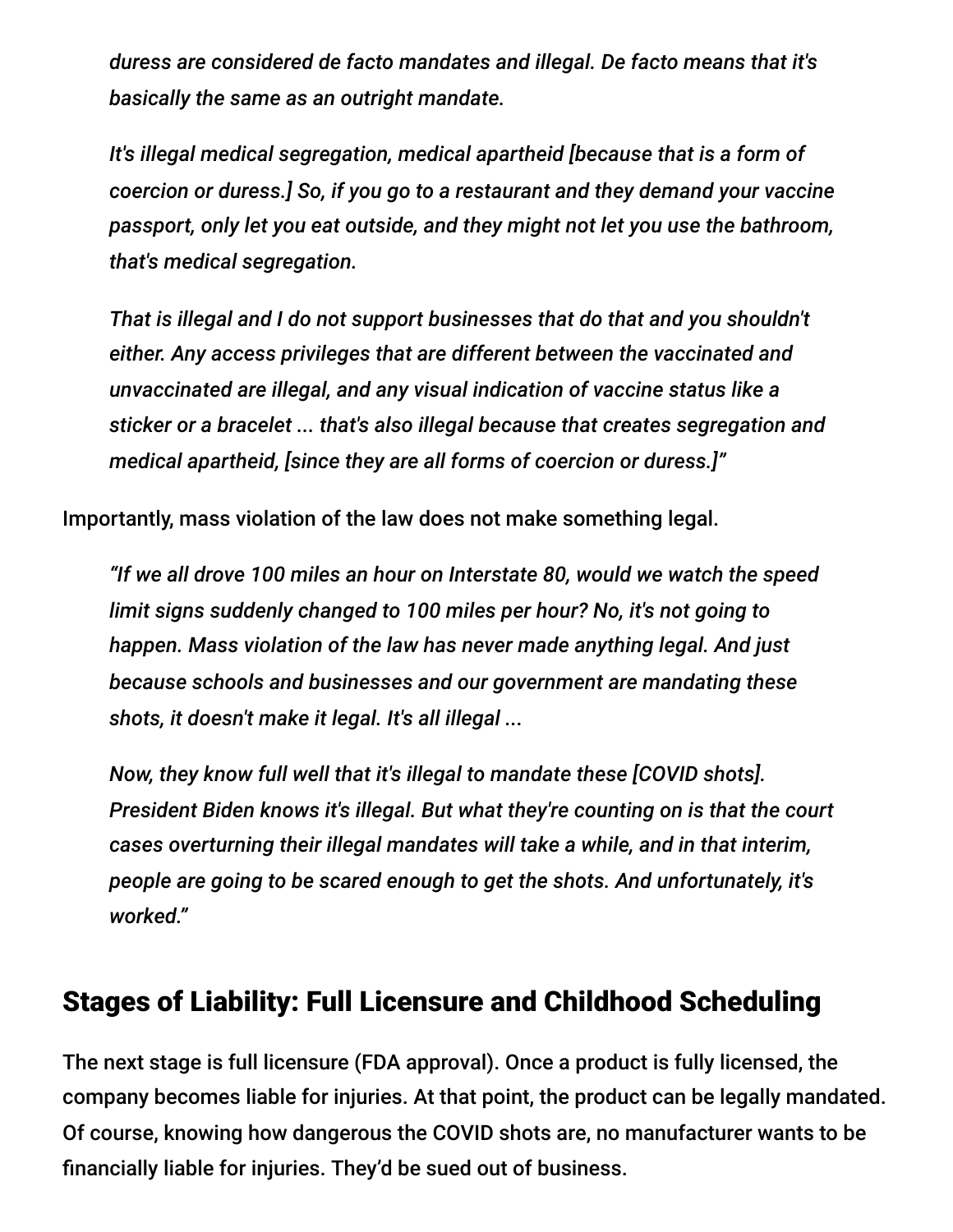# **<sup>66</sup>** This is the holy grail if you're a manufacturer of a<br>COVID vaccine right now You want it to be fully **COVID vaccine right now. You want it to be fully licensed, but not put on the market until you get it on the children's schedule. ~ Alix Mayer"**

To get immunity against liability again, the vaccine manufacturers need to get their product onto the childhood vaccination schedule. This will also allow government to mandate the shots. As noted by Mayer:

*"This is the holy grail if you're a vaccine manufacturer of a COVID vaccine right now. You want it to be fully licensed, but not put it on the market until you get it on the children's schedule."*

## DOJ Redefines Medical 'Consequence'

In Doe v. Rumsfeld, $2$  the court held that service members could refuse an EUA product without punitive consequences such as dishonorable discharge or other punishments. Therefore, there were no consequences to refusing an EUA product, other than the natural consequence of possibly getting the disease.

However, in July 2021, the U.S. Department of Justice attempted to redefine the term "consequences" just for the COVID shot, to suggest that punitive consequences, like job loss or being separated from your working or learning location, are legal when a person refuses an EUA vaccine.

*"But this type of consequence, a punitive consequence, has never been adjudicated,"* Mayer says*. "That's not in any law. This is just an opinion from the DOJ. And it absolutely means nothing, except it came from our DOJ, so people give it a lot of authority.*

*They also stated twice — and this is so hard to understand because it's just beyond reason — that the right to accept or refuse an EUA product is 'purely*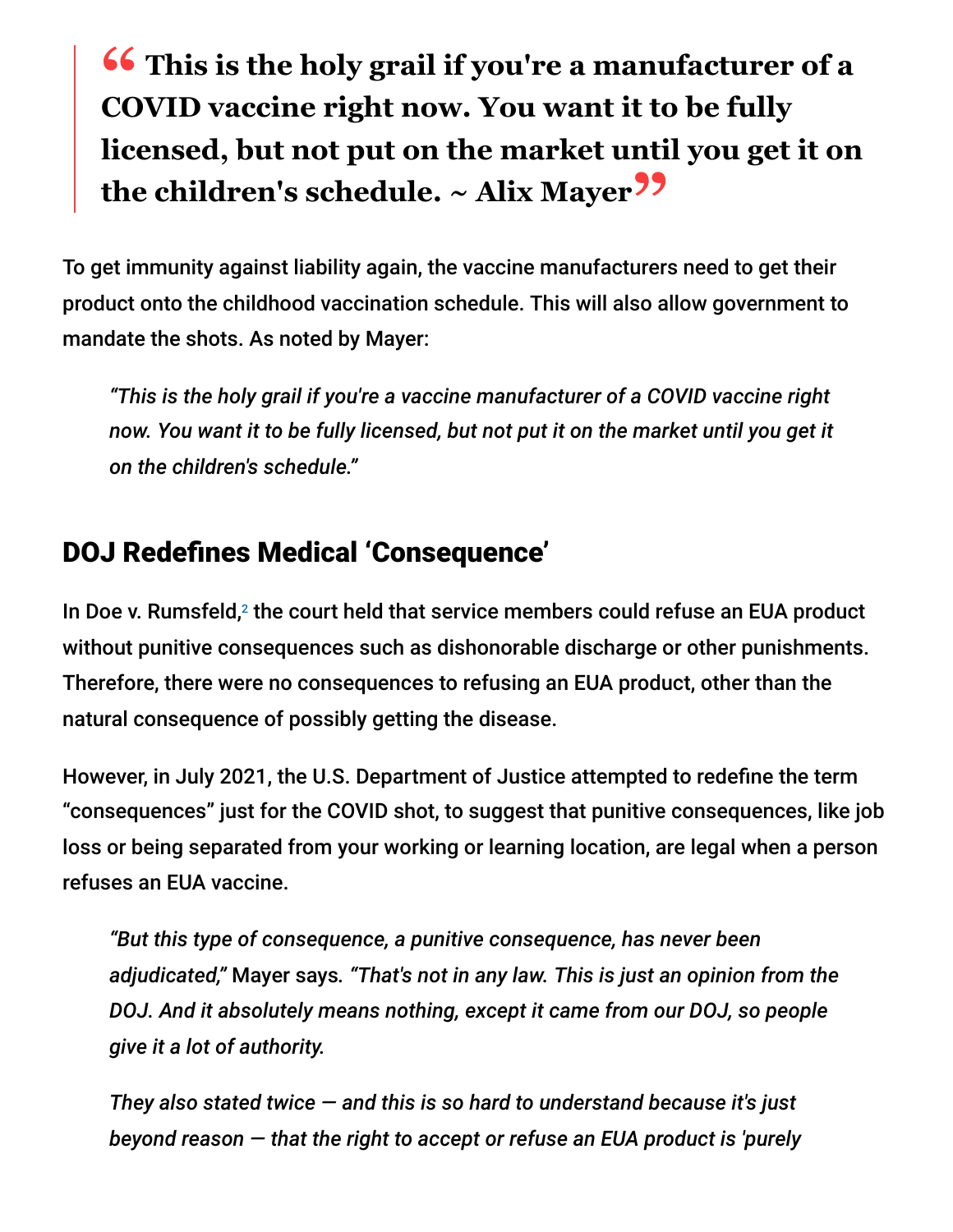*informational.'*

*Literally, you can read that you could die by taking it, but it's purely informational. You cannot act on it. That's what the DOJ says. Again, it's not adjudicated, so it doesn't mean anything. It's an opinion. It holds no legal weight at all. So, as we said before, these mandates are starting to be overturned."*

#### Four Standards for EUA

There are four standards that must be fulfilled for an EUA. If any of these criteria are not met, EUA cannot be granted or maintained. First, the secretary of Health and Human Services has to declare and maintain a state of emergency. If the emergency were to go away, all EUA products would have to come off the market. And that doesn't just mean vaccines. It also includes the PCR tests and even surgical masks.

The second standard is evidence of effectiveness. Historically, vaccines had to show a 70% or greater effectiveness, as measured by a fourfold increase in antibody levels, in order to qualify. For an EUA vaccine, the efficacy threshold is only 30% to 50%. In another departure from prior vaccine approvals, the COVID vaccine clinical trials relied on the RT-PCR test, not antibodies, to demonstrate effectiveness in the small "challenge phase" of the trials.

Now, you probably heard that the Pfizer shot was 95% effective when it first rolled out, but that was relative risk reduction, not absolute risk reduction. Confounding these two parameters is a common strategy used to make a product sound far better than it actually is. The absolute risk reduction for Pfizer's shot was just 0.84%. 3

For example, if a study divided people into two groups of 1,000 and two people in the group who didn't get a fictional vaccine got infected, while only one in the vaccinated group got infected, the relative risk reduction would be reported as 100%. In terms of absolute risk reduction, the fictional vaccine only prevented 1 in 1,000 from getting the infection  $-$  a very poor absolute risk reduction.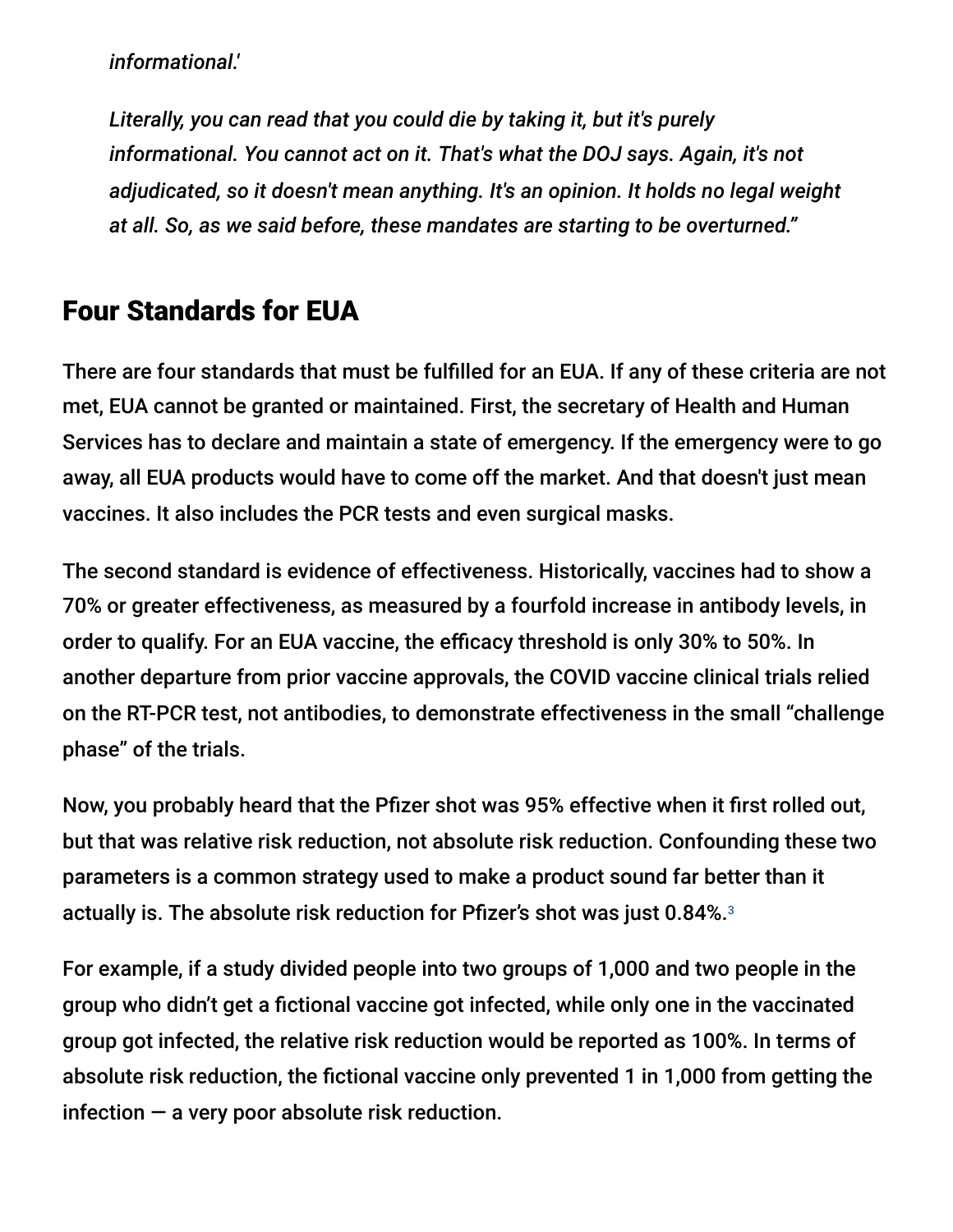The take-home message here is that even though the minimal threshold for effectiveness is ludicrously low, in terms of absolute risk reduction, these shots still don't measure up. Within six months, even the relative risk reduction bottoms out at zero. What's more, there's evidence that the clinical trials were manipulated as well.

*"I remember an analysis very early in lockdowns [that showed] if you added back all the probable cases of COVID to the clinical trial [data], the* effectiveness went from 90% to between 19% and 29%,"<sup>4</sup> Mayer says.

The third standard is that the known and potential benefits of the product must outweigh the known and potential risks of the product. In the case of COVID shots, there's overwhelming evidence showing they do more harm than good.

The fourth and last standard that must be met is there can be no adequate, approved and available alternative treatments (drugs or vaccines). "This is why hydroxychloroquine and ivermectin were quashed," Mayer says. This is also another reason Comirnaty is not treated as a fully approved product in the U.S., because if it were, then all the other COVID shots that are under EUA would have to be removed from the market.

*"This is a four-legged stool,"* Mayer says*. "If any one of these legs goes away, you have to take your EUA products off the market ... by law. I put [state of] emergency and [treatment] alternatives in red, because those are two of the things that they have a stranglehold on; those are things they are guarding like crazy.*

*This means that every variant that comes out, they have to make it sound super scary to keep the emergency going. So, the variants serve a purpose. You have to think about these variants in the context of this crime, where they have to keep the emergency going to keep their products on the market.*

*You would think this emergency would stop maybe when we get to herd immunity, maybe if we get 90% vaccination uptake, maybe COVID is just going to go away, like smallpox did in the early 1900s [even though] only 5% of people*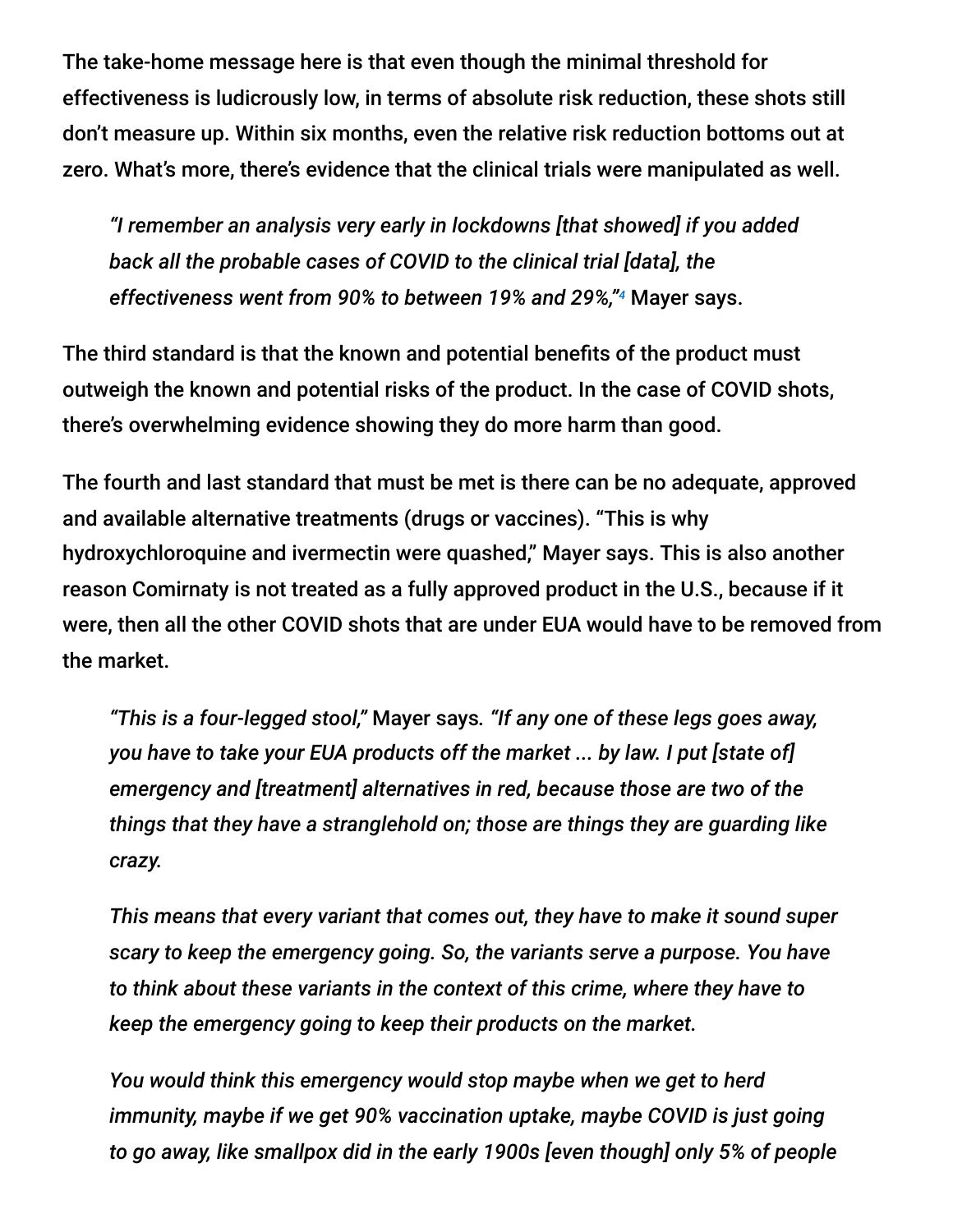*were vaccinated. [But it won't] go away [until] the shots get full approval and the manufacturers get a full liability shield."*

## Comirnaty's Quasi Approval

With regard to Comirnaty, is it or is it not fully approved and licensed? The answer is more complex than a simple yes or no. Mayer explains:

*"Comirnaty's quasi approval is just for BioNTech. It doesn't have to do with Pfizer, and this is why I'm doing this presentation because I'm going to explain what's going on with that.*

*This is the race to get liability protection. Remember, that's the other stranglehold that they want. They really want to get this liability protection. Once the COVID shots are fully approved, the manufacturer has full liability.*

*There's all this confusion about Comirnaty. Was it fully approved? Is it on the market? Is it interchangeable with the Pfizer shot? And does it make the COVID shot mandate legal? It's all the same answer. No, no, no, no.*

*The FDA issued an intentionally confusing biological license application approval for Comirnaty. It was an unprecedented approval to both license the Comirnaty shot, saying it's 'interchangeable' with the Pfizer shot. But they also said it's 'legally distinct.'*

*In that same approval, they retain the vaccine's liability shield by designating it EUA as well. They want it to be fully approved, but they want the liability protection, so they did this BS dual approval.*

*So, [Comirnaty] is licensed to be manufactured, introduced into state commerce and marketed, but it's not licensed to be given to anyone, and it's not available in the United States. It's available in the U.K., New Zealand and other places, but it is not available in the United States because they're really scared of liability.*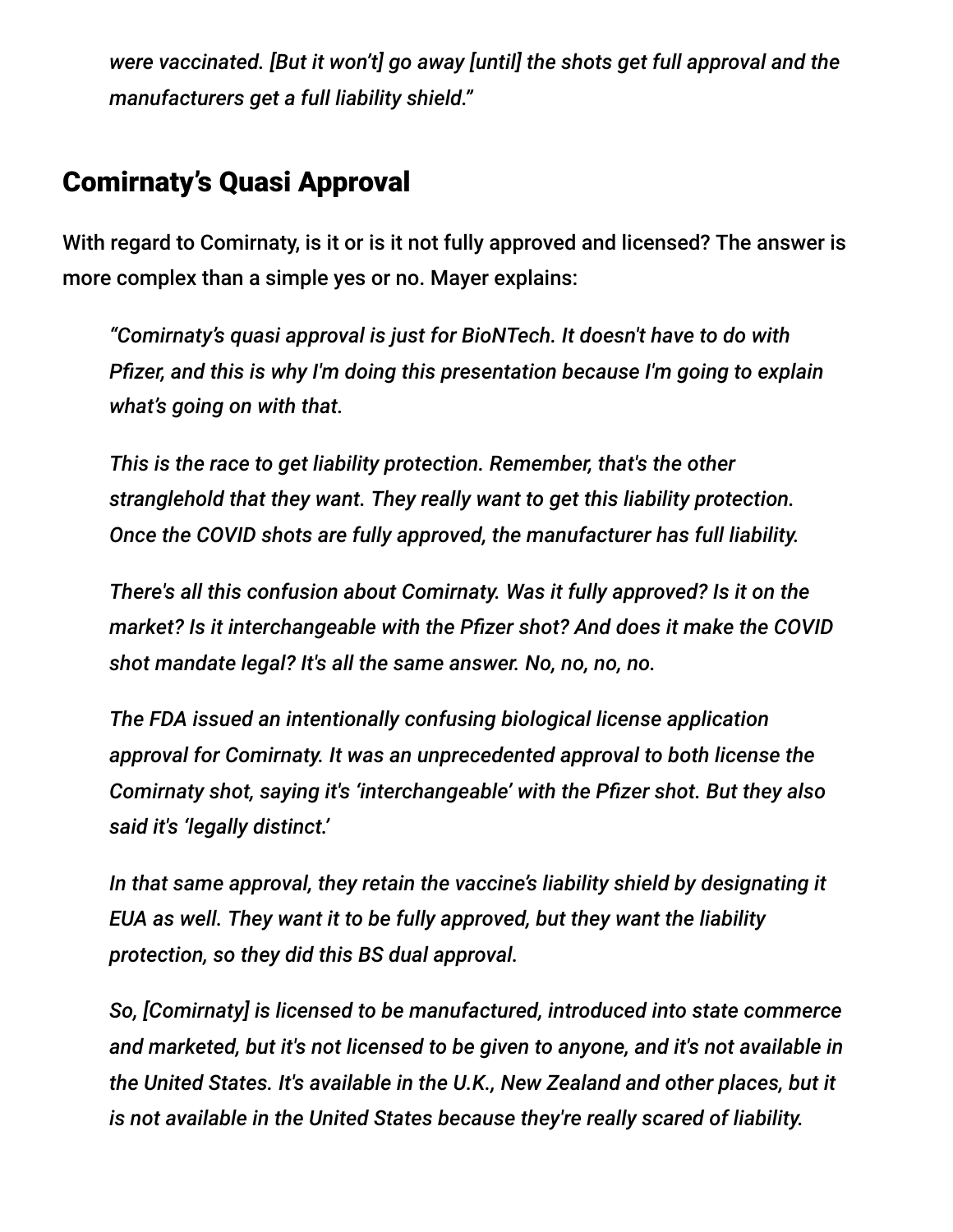*Now, are you ready for this one? The BLA actually states that Comirnaty is only* 'ready for approval.'<sup>5</sup> It doesn't say it's approved anywhere in the document. And *they buried this language in a pediatric section to confuse people even more.*

*Here's what they said; 'We're deferring submission of your pediatric studies for ages younger than 16. For this application, because this product is ready for approval for use in individuals 16 years of age and older, as pediatric studies for younger ages have not been completed.'*

*Why did they do this? Sixteen is a very important number. You would think the age break would be 18. That's a very typical age break for everything else that we do in this country. Why 16?*

*The reason they did 16 is because 16- and 17-year-olds are still on the children's vaccination schedule. And then the manufacturer gets full liability protection. That's why this is ready to be approved for 16 and up, not 18 and up."*

## Comirnaty Is Not Fully Licensed

This confusion is clearly intentional. On the one hand, the FDA claims Comirnaty is interchangeable with the Pfizer shot, yet it's also legally distinct. Courts have had to weigh in on the matter, and a federal judge recently rejected the DoD claim that the two shots are interchangeable. They're not interchangeable. That means Comirnaty vaccine is still EUA. It doesn't have full approval and it's not on the market.

*"Military members involved in lawsuits are challenging the military's COVID vaccine mandate. They filed an amended complaint seeking a new injunction after the judge last month rejected the assertion that the Pfizer COVID shot and BioNTech's Comirnaty are interchangeable. So, we're still hammering on this legally, but a court has ruled that they're not interchangeable.*

*[Editor's note: This information is accurate at the time of the interview, but legal challenges are ongoing and courts may issue new rulings. December 22, 2021,*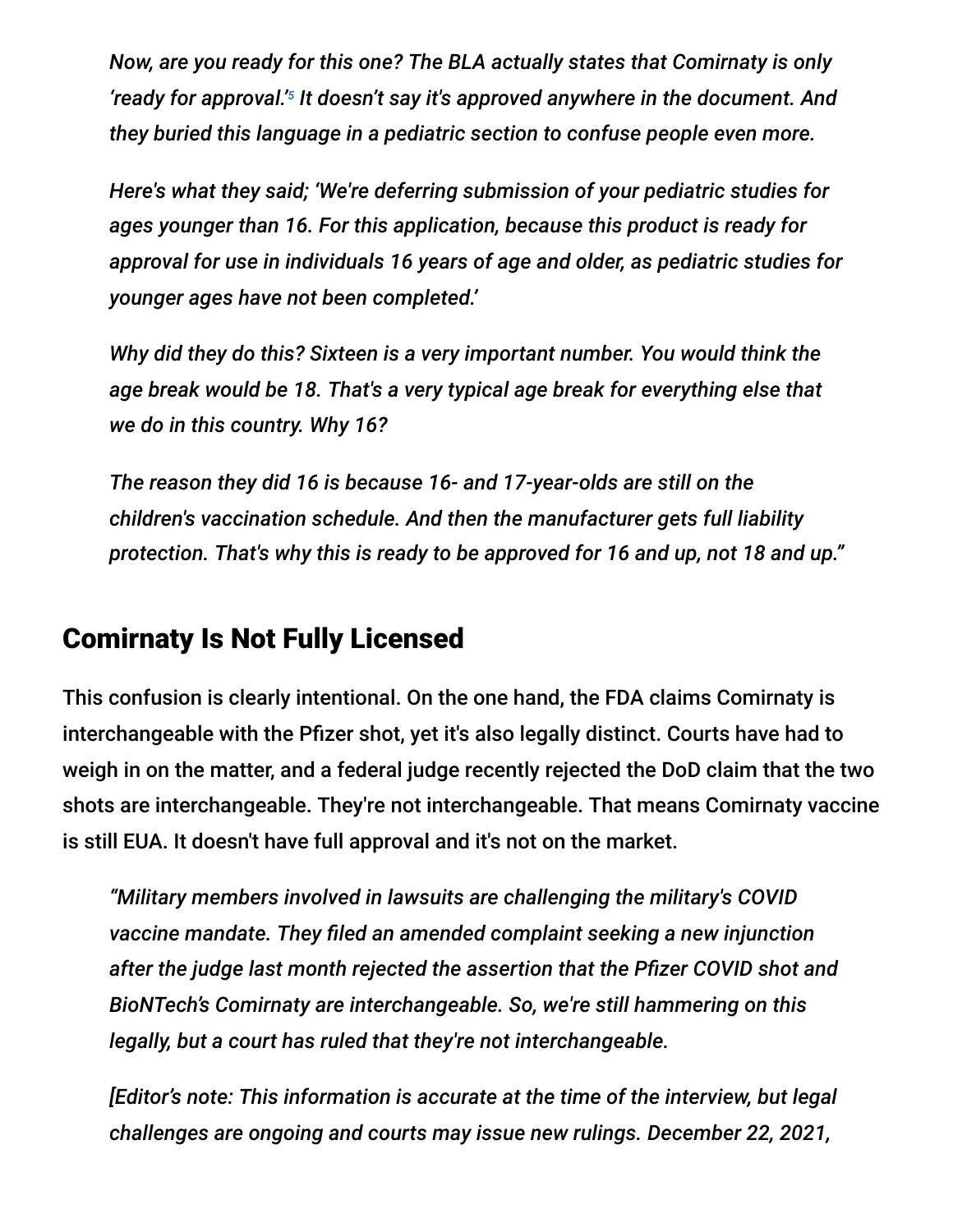the U.S. Supreme Court announced<sup>6</sup> it has slated January 7, 2022, to hear *arguments challenging Biden's vaccine and testing mandates.]*

*So, how do we know that Comirnaty is not being treated as fully approved? First, the approval states you have the right to accept or refuse the product. That means it's an EUA. Second, it's not available in the U.S. because Comirnaty doesn't have liability protection. Third, if it were available, it's an alternative [treatment] and all other EUA shots would have to come off the market.*

*No. 4, the CDC Advisory Committee on Immunization Practices (ACIP) would have to recommend it for ages 16 to 18 and the CDC would have added it to the children's recommended schedule. That's how we know it's not fully approved and on the market.*

*Here is the label for Comirnaty. It says it's emergency use authorization. It doesn't say it's fully approved, because it's not. But look at the safety information they are recognizing: Myocarditis and pericarditis have occurred in some people who've received the vaccine, more commonly in males under 40 years of age than among females and older males.*

*So, this is saying that young men are getting heart inflammation. And what we know from all the anecdotal reports is 300 athletes have died or collapsed on the field, and children in schools have died of heart attacks. That's what's going on here.*

*And the reason they have to declare this is because they know it. They know it's happening. And the only way they can be sued is if they know there's a problem with their vaccine and they don't declare it. So, they declare it here, in very mild language as if it's not that big of a deal, but it's a very big deal. Young people are dying [from the shots] who have a 99.9973% chance of recovering from COVID ...*

*The holy grail is to get the shot on the CDC recommended schedule for children, because then it gets full liability protection according to the 1986 Act. This is*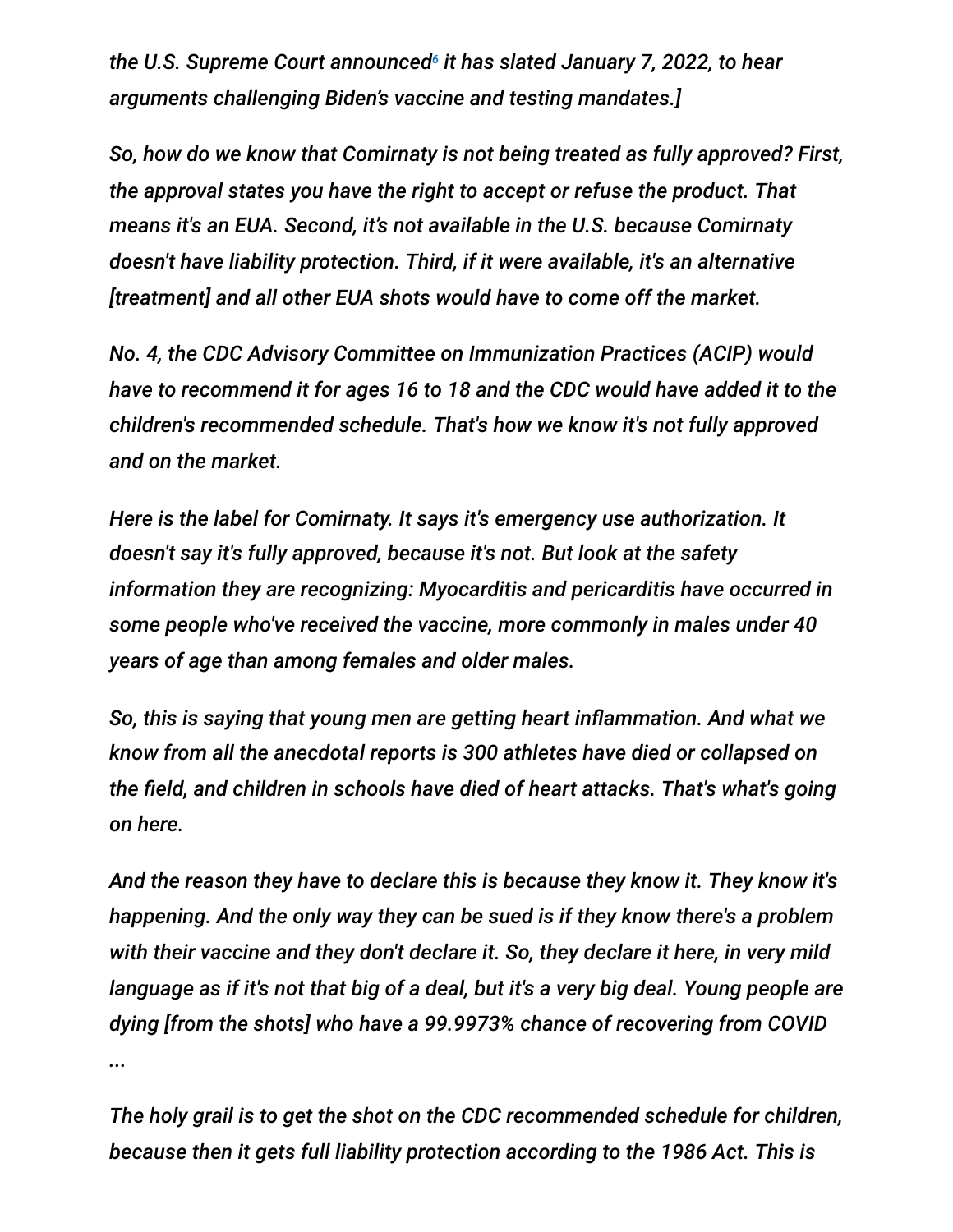*why they're going after our children when they have a 99.9973% recovery rate ...*

*Every medical intervention is a risk benefit equation, and it doesn't calculate for kids at all. They should never be getting COVID shots. The shots don't prevent transmission. They don't prevent cases. They don't prevent hospitalization or death."*

# How You Can Help

Children's Health Defense has sued the FDA over the approval of Comirnaty, alleging that this is a "bait and switch" to convince people they are receiving a licensed vaccine, when in fact they are getting an EUA vaccine that cannot be lawfully mandated. Unfortunately, these kinds of legal cases can take a long time, and children are being needlessly harmed while we wait for legal clarification.

They also have a couple dozen other legal cases underway. If you want to help, please sign up to become a member on **[childrenshealthdefense.org](https://childrenshealthdefense.org/)**. It's only \$10 for a lifetime membership.

"That really helps us with standing in our legal cases, because the more people we represent, the stronger our cases are," Mayer says. If you're in California, you can join the local chapter at **[ca.childrenshealthdefense.org](https://ca.childrenshealthdefense.org/)**. You can also help by purchasing Robert F. Kennedy Jr.'s book "**[The Real Anthony Fauci: Bill Gates, Big Pharma, and the](https://www.amazon.com/Real-Anthony-Fauci-Democracy-Childrens/dp/1510766804) Global War on Democracy and Public Health**."

This book is an absolute must-read and you know people are enjoying it as it has been No. 1 on Amazon for the last month, which is very unusual for a book. It will likely be one of the top best sellers of the entire year. So, get your copy before Sen. Elizabeth Warren convinces Amazon to ban it!

#### **Sources and References**

<sup>2</sup> [Biotech Law December 22, 2003](https://biotech.law.lsu.edu/cases/vaccines/Doe_v_Rumsfeld_I.htm)

<sup>&</sup>lt;sup>1</sup> [Reuters October 19, 2021](https://www.reuters.com/legal/government/covid-vaccine-injury-claims-mount-recourse-is-lacking-those-harmed-2021-10-19/)